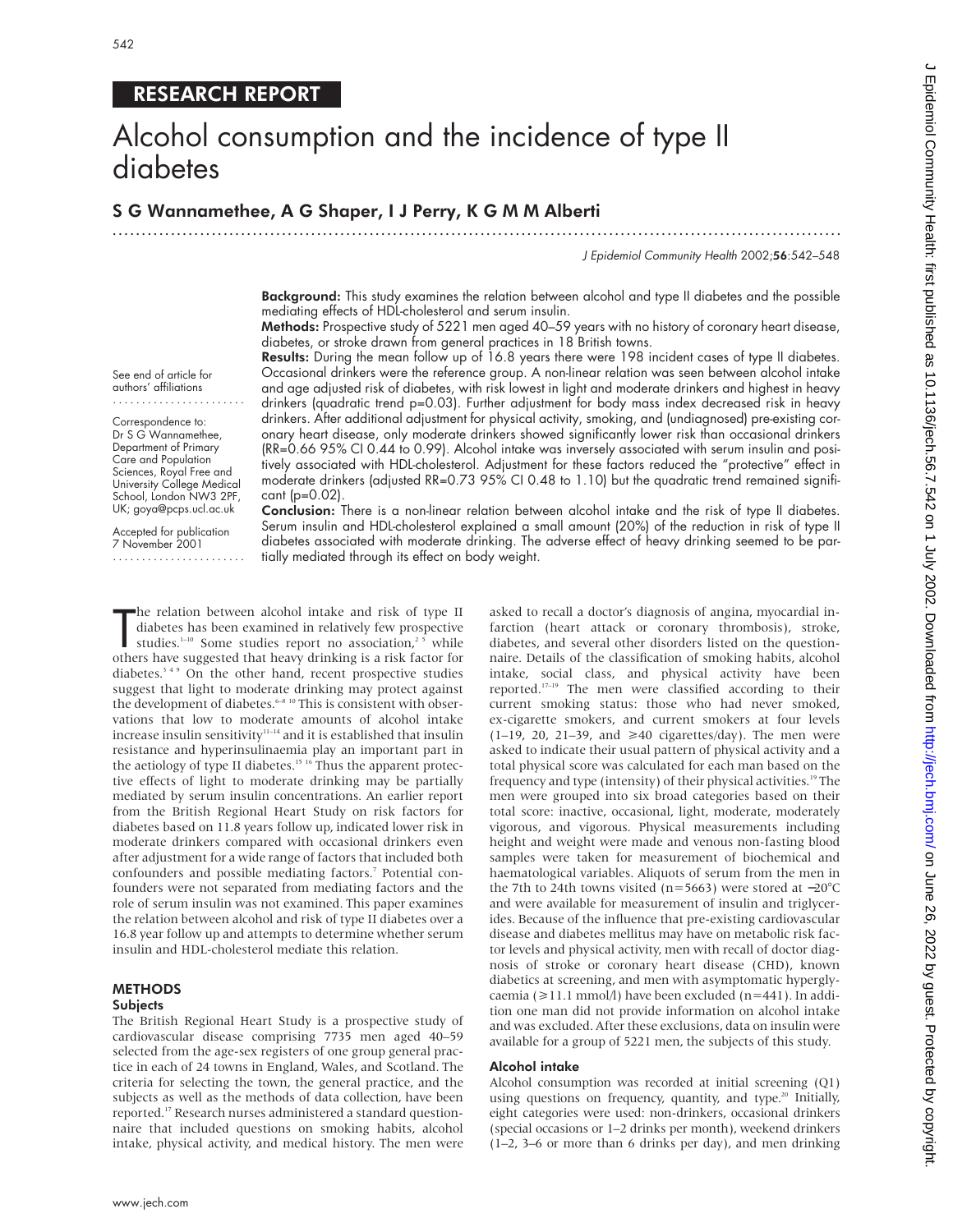| <b>Table 1</b> Relative risk of type II diabetes (contidence intervals in parentheses)  |
|-----------------------------------------------------------------------------------------|
| according to alcohol intake in men free of doctor diagnosed CHD, stroke, or             |
| diabetes, with adjustment for age, BMI, lifestyle characteristics, and pre-existing CHD |
| (undiagnosed)                                                                           |

|                  | Adjusted relative risk |                       |                       |  |
|------------------|------------------------|-----------------------|-----------------------|--|
|                  | A                      | B                     | C                     |  |
| None             | 1.12 (0.62 to 2.03)    | 1.08 (0.60 to 1.95)   | $1.10$ (0.61 to 2.00) |  |
| Occasional       | 1.00                   | 1.00                  | 1.00                  |  |
| Light            | $0.75$ (0.52 to 1.09)  | $0.79$ (0.54 to 1.15) | $0.81$ (0.55 to 1.20) |  |
| Moderate         | 0.73 (0.49 to 1.08)    | 0.70 (0.47 to 1.04)   | 0.66 (0.44 to 0.99)   |  |
| Heavy            | 1.27 (0.81 to 1.99)    | 1.06 (0.67 to 1.66)   | 0.96 (0.60 to 1.52)   |  |
| linear trend     | $p=0.42$               | $p=0.94$              | $p=0.50$              |  |
| quadratic trend+ | $p=0.01$               | $p=0.03$              | $p=0.03$              |  |

and pre-existing CHD. Quadratic trend was obtained from a model that included a linear and quadratic term.

daily or on most days (1–2, 3–6, or more than 6 drinks per day). One UK unit of alcohol (one drink) is defined as half a pint of beer, a single measure of spirits, or a glass of wine (approximately 8–10 g alcohol). Twenty five biochemical and haematological measurements on a single blood sample taken at the time the questionnaire was completed by the men in this study indicated that the reported levels of alcohol consumption were valid on a group basis.<sup>21</sup> The 5221 men were divided into five groups on the basis of their estimated reported weekly intake.<sup>18</sup>

1 Non-drinkers (n=289).

2 Occasional (<1 unit/week) (n=1212).

3 Light (1–15 units/week). Weekend 1–2/day, 3–6/day, and daily  $1-2$  ( $n=1711$ ).

4 Moderate (15–42 units/week). Weekend >6/daily and daily  $3-6$  (n=1425).

5 Heavy ( $>42$  units/week). Daily  $>6$  drinks/day ( $n=584$ ).

In the analyses examining the relation between alcohol intake and incidence of diabetes, occasional drinkers are used as the baseline group as non-drinkers are a small and heterogeneous group unsuitable for this purpose. $22 23$ 

#### Biological measurements

Body mass index (BMI) calculated as weight/height<sup>2</sup> was used as an index of relative weight. Obesity is defined as BMI  $\geq 28.0$ kg/m2 , the top fifth of the distribution in the original 7735 men.



Figure 1 Age adjusted event rate/1000 person years for type II diabetes in 5221 men aged 40–59 years over an average follow up of 16.8 years according to alcohol intake.

#### Blood lipids

All the blood samples were obtained in the non-fasting state between 0830 and 1830. Detailed information on blood lipid measurements have been published.<sup>24</sup> High (raised) HDLcholesterol and high blood glucose are defined as the concentrations in the top fifth of the distribution in the original 7735 men.

#### Blood glucose

Glucose was analysed by a glucose oxidase method using an automated analyser (Technicon SMA 12/60). Diurnal variation in glucose levels was modest and no adjustments were made for diurnal variation.<sup>25</sup>

#### Serum insulin

Serum insulin concentration was determined by a two site enzyme linked immunoadsorbant assay (ELISA) using commercially available monoclonal antibodies raised against human insulin (Novo Nordisk A/S: Denmark), which do not cross react with pro-insulin.<sup>27</sup> Analyses were performed in the Department of Medicine, University of Newcastle upon Tyne, UK on non-fasting samples that had been stored at −20°C for between 13 to 15 years. In this laboratory no change in insulin levels was detected in repeat assays of 34 samples, stored at −20°C over an eight year period (mean difference 0.19 mU/l, p=0.5). Adjustments were made for the diurnal variation in serum insulin $26$ 

High (raised) serum insulin is defined as the concentrations in the top fifth of the distribution in the 5221 men.

Serum insulin was adjusted for time of sampling using a simple mathematical approach that makes no assumptions about the form of the association between these variables and time of sampling. The log transformed data on these variables were adjusted for time of sampling, using the mean level of each variable for each hour in which samples were taken and the grand mean. The calculation for serum insulin was as follows: adjusted log insulin=(unadjusted log insulin−mean log insulin for the hour of sampling)+ the grand mean log insulin level.<sup>26</sup>

#### Pre-existing undiagnosed coronary heart disease

Men with evidence of CHD (undiagnosed) were defined as those with no recall of a doctor diagnosis of CHD but who had a WHO (Rose) questionnaire response indicating angina or possible myocardial infarction or ECG evidence of definite or possible myocardial ischaemia or myocardial infarction.<sup>27</sup>

#### Follow up

All men have been followed up for all cause mortality, cardiovascular morbidity, and development of type II diabetes from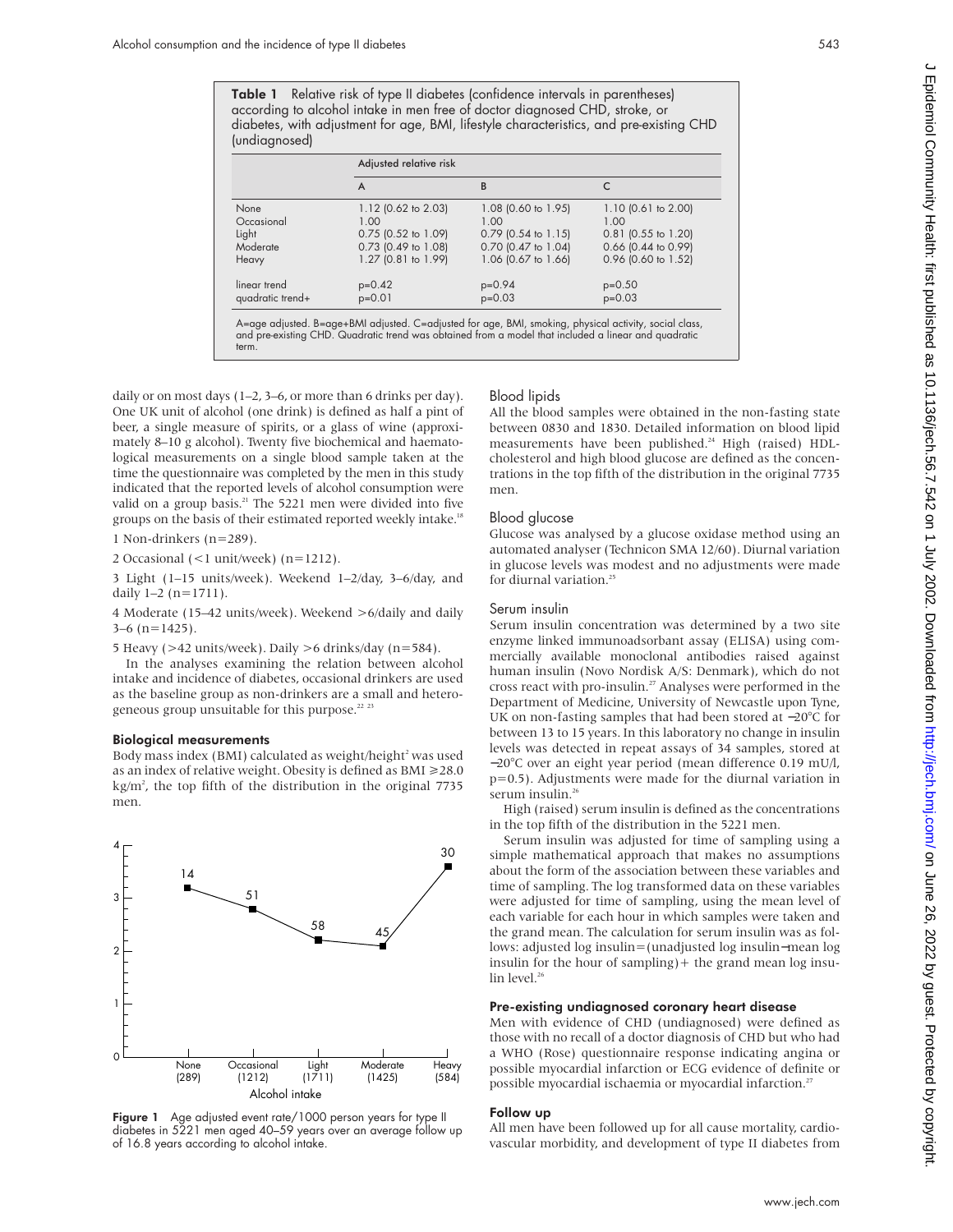Table 2 Alcohol intake and unadjusted (SD) and adjusted mean levels of serum HDL-cholesterol (mmol/l) and serum insulin (mU/l) (\*geometric mean) in men with no diagnosed CHD, stroke, or diabetes. Adjusted for age, BMI, social class, smoking, physical activity, and pre-existing CHD (undiagnosed)

|                       | <b>Non</b>   | Occ            | Light          | Mod            | Heavy          | test for trend |
|-----------------------|--------------|----------------|----------------|----------------|----------------|----------------|
| Top fifth %           | 9.3          | 9.7            | 20.0           | 25.4           | 37.0           |                |
| Unadjusted HDL-C      | 1.06         | 1.07           | 1.14           | 1.20           | 1.28           |                |
| (SD)                  | (0.21)       | (0.24)         | (0.25)         | (0.28)         | (0.34)         |                |
| Adjusted HDL-C        | 1.04         | 1.05           | 1.11           | 1.20           | 1.30           | p<0.0001       |
| Top fifth %           | 22.8         | 22.4           | 20.2           | 18.4           | 16.4           |                |
| Unadjusted insulin*   | 13.2         | 13.2           | 12.4           | 11.2           | 11.4           |                |
| (interquartile range) | $(7.7-22.1)$ | $(7.9 - 21.3)$ | $(Z.4 - 20.0)$ | $(6.9 - 18.5)$ | $(6.7 - 18.0)$ |                |
| Adjusted insulin*     | 12.6         | 12.8           | 11.9           | 11.1           | 10.7           | p<0.0001       |

the initial screening in January 1978–July 1980 to December 1995, a mean period of 16.8 years (range 15.5–18.0 years) and follow up has been achieved for 99% of the cohort.<sup>28</sup> Information on death was collected through the established "tagging" procedures provided by the National Health Service registers. Evidence regarding diabetes and non-fatal heart attacks were obtained by reports from general practitioners, by biennial reviews of the patients' notes through to the end of the study period, and from personal questionnaires to surviving subjects at the fifth year and twelfth year after initial examination. A non-fatal heart attack was diagnosed according to WHO criteria.<sup>29</sup> A diagnosis of diabetes was not accepted on the basis of self completed questionnaire data unless confirmed in the primary care records.

## Statistical methods

The Cox proportional hazards model<sup>30</sup> was used to assess the effects of alcohol intake on the risk of type II diabetes incidence and risk of CHD. Alcohol intake was fitted as a categorical variable for the five groups (none, occasional, light, moderate, heavy). In some of the analyses, tests for linear trends across the categories of alcohol were assessed by assigning estimated quantitative median values to each level of alcohol intake (that is, none=0, occasional=0.5/week, light=7/week, moderate=29/week, heavy=56/week) and treating alcohol as a continuous ordinal variable. In addition we considered non-linear trends by adding a quadratic alcohol term (square of the ordinal alcohol variable) to the model. In the adjustment, age, BMI, HDL-cholesterol were fitted as continuous variables. Serum insulin was fitted by fifths of the distribution because of the non-linear relation between serum insulin and diabetes.<sup>31</sup> Physical activity (six levels; none, occasional, light, moderate, moderately vigorous, and vigorous), smoking (five levels; never, ex, 1–19, 20, and  $\geq 21$  cigarettes/ day) and social class (seven groups; I, II, III non-manual, III manual, IV, V, and armed forces) were fitted as categorical variables.

The proportionality assumption for the Cox regression model was tested by including an interaction term for alcohol and follow up time in a time varying analysis.<sup>32</sup> Direct standardisation was used to obtain age adjusted rates per 1000 person years using the study population as the standard. To determine the possible mediating factors, serum insulin and HDL-cholesterol were fitted in turn to the multivariate model that included age, BMI, smoking, social class, alcohol intake, and pre-existing CHD (undiagnosed). Logistic regression was used to assess the odds of having increased levels of serum insulin and HDL-cholesterol. Analysis of covariance was used to obtain adjusted mean HDL-cholesterol and serum insulin by the five groups of alcohol. Tests for linear trends were obtained by treating alcohol as a continuous ordinal variable.

# RESULTS

During the mean follow up period of 16.8 years there were 198 incident cases of type II diabetes (2.6/1000 person years) in the 5221 men with data on alcohol intake and free of diagnosed CHD, stroke, and diabetes. Figure 1 shows the relation between alcohol intake and age adjusted rates for type II diabetes. A non-linear relation was seen between alcohol intake and diabetes after age adjustment with the lowest rates in moderate drinkers (quadratic trend p=0.01). Heavy drinkers showed the highest rates followed by non-drinkers. Heavy drinkers showed significantly higher risk than moderate drinkers (RR=1.71 p<0.05). Adjustment for BMI diminished the increased risk in heavy drinkers (table 1), which now did not differ from occasional or non-drinkers but the quadratic trend remained significant (p=0.03). Further adjustment for potential confounders—that is, social class, physical activity, smoking and CHD (undiagnosed)—reduced the risk in heavy drinkers slightly but the quadratic trend remained significant (p=0.03) and moderate drinkers showed significantly lower risk than occasional drinkers ( $p=0.04$ ) (table 1).

#### Alcohol intake and metabolic risk factors

Table 2 shows the relation between alcohol intake and serum HDL-cholesterol and serum insulin concentrations. These relations have been adjusted for lifestyle characteristics and

> Figure 2 Relative risks (adjusted odds ratios) of high HDL-cholesterol concentration and hyperinsulinaemia and according to alcohol intake. Adjusted for age, BMI, social class, smoking, physical activity, and pre-existing CHD (undiagnosed)

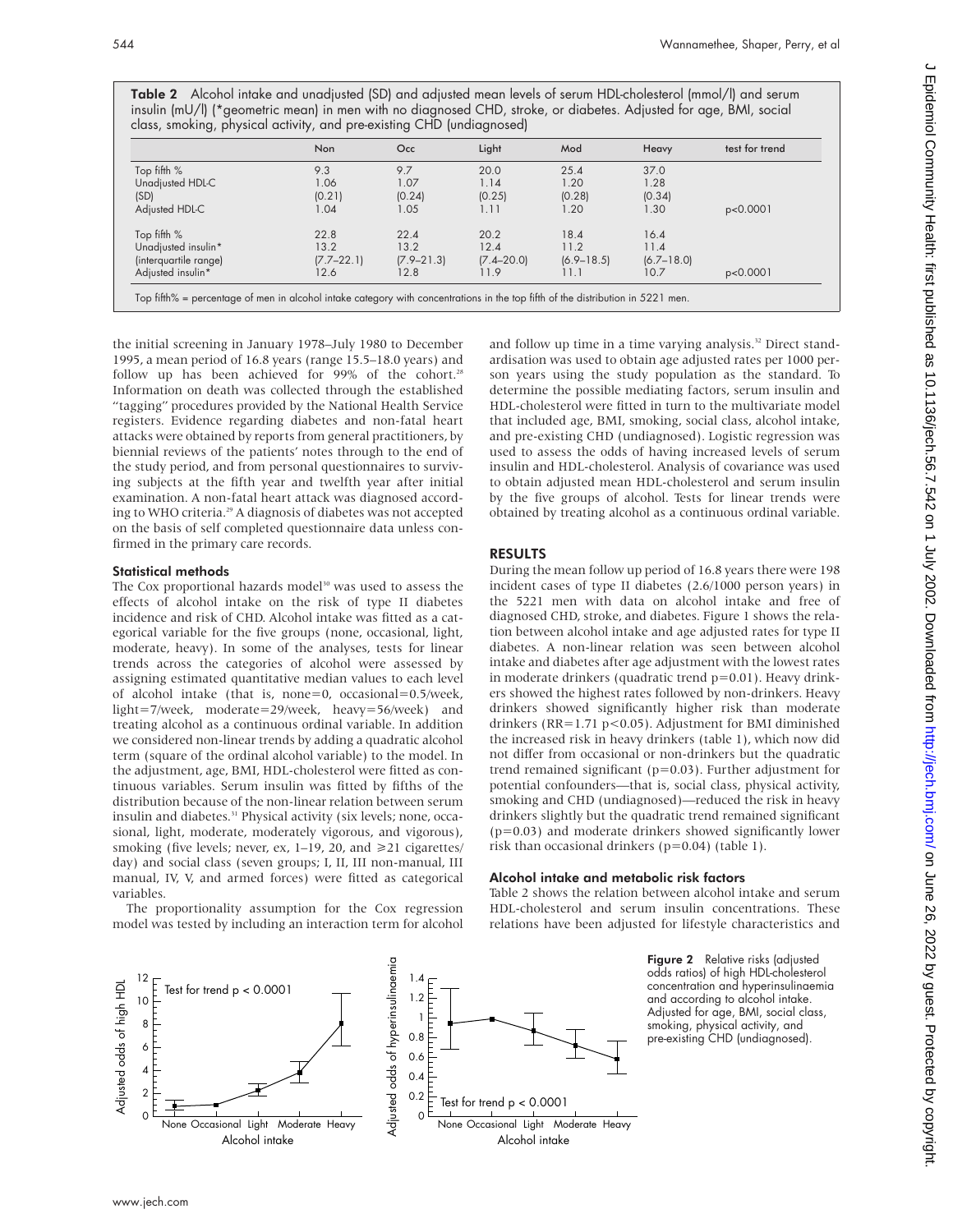|                  | Adjusted relative risk |                       |                                |                       |  |  |
|------------------|------------------------|-----------------------|--------------------------------|-----------------------|--|--|
|                  | A                      | <sub>R</sub>          |                                | D                     |  |  |
| <b>Diabetes</b>  |                        |                       |                                |                       |  |  |
| None             | 1.10 $(0.61$ to 2.00)  | 1.12 (0.62 to 2.03)   | 1.11 $(0.60 \text{ to } 2.01)$ | 1.12 (0.62 to 2.04)   |  |  |
| Occ              | 1.00                   | 1.00                  | 1.00                           | 1.00 <sub>1</sub>     |  |  |
| Light            | $0.81$ (0.55 to 1.20)  | $0.84$ (0.57 to 1.23) | $0.86$ (0.59 to 1.27)          | $0.87$ (0.59 to 1.29) |  |  |
| Mod              | 0.66 (0.44 to 0.99)    | $0.71$ (0.47 to 1.06) | $0.72$ (0.47 to 1.10)          | 0.74 (0.48 to 1.12)   |  |  |
| Heavy            | 0.96 (0.60 to 1.52)    | 1.06 (0.66 to 1.68)   | 1.22 (0.76 to 1.97)            | 1.24 (0.77 to 1.99)   |  |  |
| Linear trend     | $p=0.50$               | $p=0.81$              | $p=0.75$                       | $p=0.71$              |  |  |
| quadratic trend* | $p=0.03$               | $p=0.03$              | $p=0.02$                       | $p=0.02$              |  |  |

pre-existing CHD (undiagnosed). Alcohol intake was positively associated with HDL-cholesterol concentration and inversely associated with insulin concentrations. Figure 2 shows the odds of having raised levels of these factors in the 5221 men after adjustments as in table 2. Heavy drinking was associated with an eightfold increase in having high HDL-cholesterol and a 40% reduction in risk of having hyperinsulinaemia compared with occasional drinkers.

## Alcohol intake, metabolic factors, and risk of type II diabetes

To assess the possible protective role of HDL-cholesterol and insulin on the relation between alcohol intake and type II diabetes we have examined the effects of additional adjustments for these factors (table 3). Adjustment slightly reduced the protective effects seen in moderate drinkers. Insulin and HDL-cholesterol singly or combined accounted for only about 20% of the reduction seen and although the reduced risk in moderate drinkers compared with occasional drinkers was no longer statistically significant (p=0.13), the quadratic trend

remained significant (p=0.04) suggesting a non-linear trend between alcohol intake and risk of diabetes.

# Alcohol intake, high risk subjects, and diabetes

We have also examined the relation between alcohol intake and risk of diabetes in men at low and high risk of diabetes (table 4). As the non-drinkers and occasional drinkers showed similar relative risks of diabetes they have been combined to achieve reasonable numbers. Because of the smaller number involved when stratifying we are primarily concerned with whether the associations differ between the levels of these risk factors rather than evaluating the statistical significance within each subgroup. The protective effect of moderate drinking was seen in both men with and without pre-existing CHD (undiagnosed). The protective effect was more evident in men with increased risk of diabetes—that is, heavier men, current smokers, men with low HDL-cholesterol, higher insulin levels, and higher glucose levels. On the other hand, the protective effect was more evident in physically active men. No protective effect was seen in men at low risk—that is, with

Table 4 Incidence rate (per 1000 person years) and adjusted relative risk for diabetes according to risk factors for type II diabetes by alcohol intake. Number of cases/number of men in parentheses). Relative risks adjusted for adjusted for age, smoking, physical activity, social class, pre-existing CHD (undiagnosed), and BMI

|                                |            | Rate /1000<br>$p-y$ | Non/Occ | Light   | Mod     | Heavy |
|--------------------------------|------------|---------------------|---------|---------|---------|-------|
| Pre-existing CHD (undiagnosed) |            |                     |         |         |         |       |
| <b>No</b>                      | (141/4113) | 2.3                 | 1.00    | 0.75    | 0.68    | 1.00  |
| Yes                            | (57/1108)  | 3.6                 | 1.00    | 0.89    | 0.55    | 0.75  |
| <b>BMI</b>                     |            |                     |         |         |         |       |
| 25                             | (43/2427)  | 1.2                 | 1.00    | 0.77    | 0.72    | 0.82  |
| $25 - 28$                      | (69/1814)  | 2.5                 | 1.00    | 0.67    | 0.73    | 1.13  |
| $\geqslant$ 28                 | (86/980)   | 6.1                 | 1.00    | 0.81    | $0.51*$ | 0.89  |
| Current smoking                |            |                     |         |         |         |       |
| <b>No</b>                      | (113/3015) | 2.4                 | 1.00    | 0.97    | 0.79    | 0.92  |
| Yes                            | (85/2200)  | 2.7                 | 1.00    | 0.60    | $0.56*$ | 0.98  |
| Physical activity              |            |                     |         |         |         |       |
| Not active                     | (146/3243) | 3.0                 | 1.00    | 0.91    | 0.79    | 0.93  |
| Active                         | (50/1917)  | 1.7                 | 1.00    | 0.57    | $0.36*$ | 1.13  |
| Glucose (tertiles mmol/l)      |            |                     |         |         |         |       |
| 1 < 5.1                        | (40/1848)  | 1.4                 | 1.00    | 0.86    | 1.34    | 1.50  |
| $25.1 -$                       | (43/1560)  | 1.8                 | 1.00    | 0.60    | 0.54    | 0.97  |
| $35.7-$                        | (115/1813) | 4.3                 | 1.00    | 0.86    | $0.49*$ | 0.68  |
| Insulin (tertiles mU/l)        |            |                     |         |         |         |       |
| 1 < 8.6                        | (27/1748)  | 1.0                 | 1.00    | 1.93    | 0.85    | 2.85  |
| $28.6 -$                       | (59/1735)  | 2.3                 | 1.00    | $0.42*$ | $0.49*$ | 0.68  |
| $316.4-$                       | (112/1734) | 4.4                 | 1.00    | 0.92    | 0.81    | 1.00  |
| HDL-C (tertiles mmol/l)        |            |                     |         |         |         |       |
| 1 < 1.01                       | (94/1725)  | 3.7                 | 1.00    | 0.69    | $0.42*$ | 1.34  |
| $21.01 -$                      | (58/1697)  | 2.3                 | 1.00    | 1.08    | 1.25    | 1.26  |
| $31.23-$                       | (42/1714)  | 1.6                 | 1.00    | 1.04    | 0.88    | 0.95  |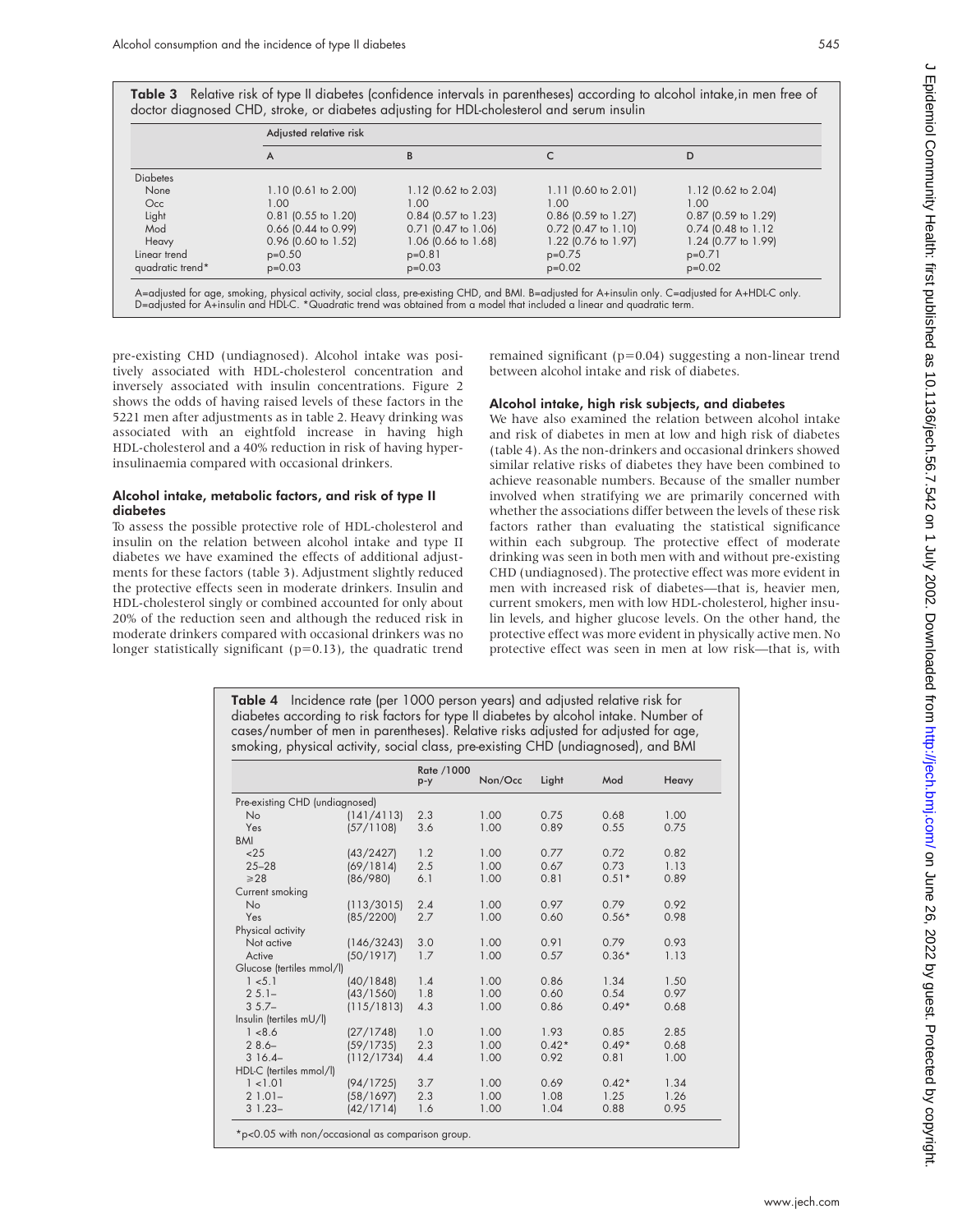# Key points

- Several recent studies suggest a reduced risk of diabetes in light to moderate drinkers compared with non-drinkers.
- In middle aged British men, moderate drinking (15–42 units/week) carries the lowest risk of diabetes.
- The highest risk of diabetes is seen in heavy drinkers (>42 units/week) partly because of increased body weight.
- Alcohol related changes in serum insulin and HDLcholesterol accounted for little of the reduced risk in moderate drinkers.
- The reduced risk of diabetes in moderate drinkers is poorly understood and alcohol is not recommended as a "protective" measure.

higher HDL-cholesterol, low insulin levels, or low glucose levels. However, tests for interaction between alcohol and these risk factors on risk of diabetes were not statistically significant.

# **DISCUSSION**

A non-linear relation was observed between alcohol and incidence of type II diabetes even after adjustment for potential confounders. Risk decreased progressively up to levels of moderate drinking (3–6 drinks/day) and increased in heavy drinkers (daily>6 drinks/day). Serum HDL-cholesterol and serum insulin accounted for only a small proportion of the reduced risk seen in moderate drinkers. The protective effect of moderate drinking seemed to be more evident in men at increased risk of diabetes—that is, heavier men, current smokers, men with low HDL-cholesterol, higher insulin levels, and higher glucose levels.

# Other studies

The findings in this study are consistent with several previous prospective studies. In the earlier US Nurses Health Study of 85 000 women aged 35–59 years followed up for four years, relative risk of diabetes decreased progressively from 1.0 in non-drinkers to 0.3 in their heaviest drinking category  $\geq 15.0$ g/day).<sup>1</sup> Additional adjustment for BMI attenuated the protective effect and the possible protective effect of alcohol was considered to be attributable to residual confounding by obesity and its biological consequences. In a later extended follow up study, light drinking (5–10 g/day) was associated with significantly lower risk than in non-drinkers and this was seen in both lean ( $\langle 25 \text{ kg/m}^2$ ) and obese ( $\geq 30 \text{ kg/m}^2$ ) women.33 In the US Health Professionals' Study comprising some 42 000 men aged 40–75 years followed up for six years, men who drank 30–49.9 g of alcohol showed a 40% reduction in risk of diabetes after full adjustment, compared with abstainers and risk increased in the higher intake group  $(\geq 50$ g/day).<sup>6</sup> In the Osaka Health Survey of over 6000 Japanese men aged 35–61 years followed up for 10 years, a non-linear relation was seen with the lowest risk in those drinking 29.1–50 g/day ("moderate drinking"). $8$  As in this study, their heavier drinkers ( $\geq 50$  g/day) showed the highest risk, but this was attenuated after adjustment that included BMI. Similarly in The Cooper Clinic Study (Texas, USA) of over 8600 men aged 30–79 years followed up for six years a non-linear relation was observed with the lowest risk in those drinking 61.9–122.7 g/week (about  $1-2$  US drinks/day).<sup>9</sup> Heavy drinkers (>277g/week) showed a more than twofold increase in risk compared with these men. In the US Physicians Health Study of 21 000 men aged 40–84 years followed up for 12 years, those drinking 2–4 US drinks/week, 5–6 drinks/week, and  $\geq 1$ drink/day showed significantly lower risk than those who rarely/never drunk with the lowest risk (RR=0.57) in the  $\geq 1$ drink/day group.<sup>10</sup> As this was their highest drinking category, it was not possible to assess the effects of heavy drinking in

this study. Although the level of drinking associated with reduction in risk of developing type II diabetes varied between these prospective studies, in the majority, light and moderate drinkers have consistently shown lower risk of developing diabetes than heavy drinkers or non-drinkers.

# Alcohol and serum insulin concentrations

An inverse relation was observed between alcohol intake and non-fasting insulin concentrations even after adjustment for potential confounders. The findings suggest that part of the "protective" effect of alcohol on both type II diabetes and CHD may be mediated via effects of alcohol on insulin sensitivity. The finding of lower insulin concentrations in drinkers compared with non-drinkers is consistent with data from previous smaller studies that have examined associations between fasting and post-load insulin and alcohol.<sup>11-14</sup>

# Alcohol, HDL-cholesterol, insulin, and type II diabetes

Few studies have examined the relation between alcohol and type II diabetes adjusting for HDL-cholesterol and we are not aware of any prospective study that has examined the influence of insulin on the alcohol-diabetes or CHD relation. In the Cooper Clinic Study the non-linear relation between alcohol intake and diabetes persisted even after adjustment for HDL-cholesterol.<sup>9</sup> In the present study, HDL-cholesterol and insulin seemed to account for only a small proportion of the reduced risk seen in moderate drinkers in multivariate analysis, although the difference between moderate drinking and occasional drinking (baseline) was no longer statistically significant. The lack of statistical significance may be attributable to the lack of power in categorical analysis when comparing group data. When alcohol was fitted continuously the quadratic trend remained significant after adjustment for insulin and HDL-cholesterol suggesting a non-linear relation between alcohol and diabetes.

# Unmeasured and residual confounding

Studies of this nature will always carry uncertainty arising from unmeasured and residual confounding. For example, we have no measurements of dietary intake or any measures of central obesity, which are both areas of possible confounding. However, the Clinic Cooper study found the non-linear alcohol-diabetes association to be independent of waist circumference and BMI.<sup>9</sup> The Nurses Health Study found the lower risk associated with light drinking to be independent of dietary factors including trans fatty acids, glycaemic load, fibre, and polyunsaturated fat.<sup>33</sup> Although we did not separate lifelong teetotallers from ex-drinkers, we excluded a substantial number of people with ill health who may have modified their drinking habits. There is also the possibility of residual confounding arising from imprecise measurement of those variables that have been entered in the adjustment processes.

# Bias

It can be argued that more precise measurements of insulin might have attenuated the risk further. The use of non-fasting insulin measurements adjusted for time of sampling has almost certainly increased the amount of random error or "noise" in the data compared with the use of insulin measured under more rigorous conditions. Despite this constraint, previous reports from the British Regional Heart Study have shown increased serum insulin to be associated with increased risk of both type II diabetes and CHD consistent with findings from other insulin-CHD/diabetes studies.<sup>26 31</sup> The associations between non-fasting insulin and cardiovascular risk factors, such as BMI, blood lipids, and blood pressure reported in this cohort are consistent with those reported with fasting and post-load insulin in other studies.<sup>34-36</sup> Correlation coefficients between insulin and biological risk factors in the BRHS have been shown to be virtually identical to those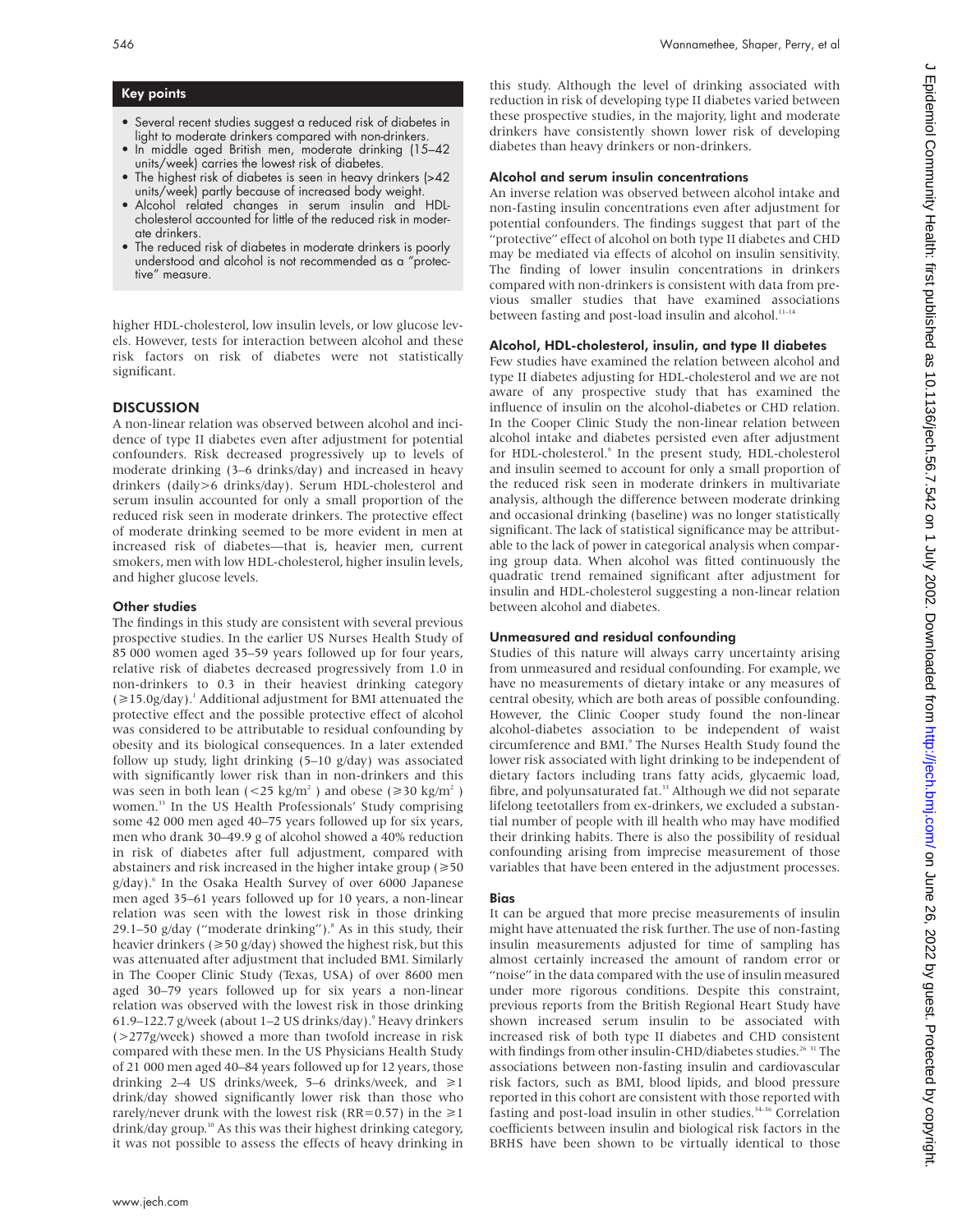reported from a population based study in eastern Finland in which fasting and two hour plasma insulin values were measured<sup>34</sup> and the correlation between insulin and these risk factors were similar irrespective of time of sampling.<sup>34 35</sup> This strongly suggests that the use of non-fasting insulin in the present investigation is not associated with systematic measurement error. Furthermore, we have shown recently that insulin and its associated metabolic factors seem to explain a large proportion of the relation between physical activity and type II diabetes.<sup>36</sup> Thus it is unlikely that the lack of effect of insulin on the alcohol-diabetes and alcohol-CHD relation is simply attributable to the use of non-fasting insulin.

## Heavy drinking

Heavy drinking has been implicated as a risk factor for type II diabetes.<sup>3,9</sup> In the majority of prospective studies, heavy drinkers have higher risk than light/moderate drinkers and in many studies heavy drinkers have the highest risk. In the Paris Prospective Study, persons with diabetes had a higher risk of death by cirrhosis, which was strongly associated with alcohol consumption.37 In the present study despite the favourable effects of alcohol on HDL-cholesterol and on serum insulin concentrations, heavy drinking was associated with increased risk of diabetes. It has been suggested that the mechanism may be attributable to a direct toxic effect of alcohol on the pancreatic islet cells or may reflect a truncal fat pattern associated with alcohol intake.<sup>3</sup> In this study, part of the effect of heavy drinking on risk of diabetes seemed to be mediated through its effect on BMI.

#### Clinical implications

Despite the consistent association between light to moderate alcohol intake and reduced risk of major coronary heart disease events, virtually all authorities recommend that those who do not drink should not take up drinking and that occasional drinkers should not increase their intake.<sup>38 39</sup> Moreover, as light to moderate alcohol intake does not have the same "protective" effect on non-cardiovascular or all cause mortality as it does on CHD, there is little justification for persuading those who do not drink regularly to do so.40 41 The same arguments apply to the observation that light to moderate alcohol intake is associated with a reduction in the risk of diabetes.<sup>1 6 10</sup> Most recent studies have focused on the increased risk of diabetes in men with high alcohol intake and suggested that drinking less might reduce the risk in these subjects.<sup>8</sup> 9 We need further clinical/physiological studies to explore the complex interrelations between alcohol intake, body weight and obesity, insulin resistance, and lipid metabolism. Present knowledge regarding the modifiable factors involved in the development of diabetes indicate that overweight/obesity, physical activity, and cigarette smoking<sup>42</sup> should be the key components of any public health programme for the prevention of type II diabetes.

#### Conclusion

A non-linear relation was seen between alcohol intake and the incidence of type II diabetes. With occasional drinkers as baseline, risk was lowest in light to moderate drinkers and increased in the heavy drinkers. HDL-cholesterol and serum insulin seemed to explain only some of the reduction in risk of type II diabetes associated with moderate drinking. The adverse effect of heavy drinking on risk of diabetes seemed to be partially mediated through its effect on BMI. Our understanding of the mechanisms underlying the association between light to moderate drinking and the reduced risk of diabetes is limited. The relations between alcohol consumption, obesity, insulin concentrations, and blood lipids need to be explored.

.....................

# Authors' affiliations

**S G Wannamethee, A G Shaper ,** Department of Primary Care and<br>Population Sciences, Royal Free and University College Medical School, London, UK

I J Perry, Department of Public Health and Epidemiology, University College Cork, Ireland

K G M M Alberti, Department of Medicine, University of Newcastle upon Tyne, UK

Funding: the British Regional Heart Study is a British Heart Foundation Research Group and receives support from the Department of Health. The views expressed in this publication are those of the authors and not necessarily those of the Department of Health.

Conflicts of interest: none.

#### REFERENCES

- 1 Stampfer MJ, Colditz GA, Willett WC, et al. A prospectve study of moderate alcohol drinking and risk of diabetes in women. A*m J*<br>*Epidemiol* 1988;**128**:549–58.
- 2 Feskens EJM, Kromhout D. Cardiovascular risk factors and the 25-year incidence of diabetes mellitus in middle-aged men. Am J Epidemiol 1989;130:1101–8.
- 3 Holbrook TL, Barrett-Connor E, Wingard DL. A prospective population-based study of alcohol and non-insulin-dependent diabetes mellitus. Am J Epidemiol 1990;132:902–9.
- 4 Balkau B, Randrianjohany A, Papoz L, et al. A prospective study of alcohol use and non-insulin-dependent diabetes mellitus. Am J Epidemiol 1991;134:1469–70.
- 5 Hodge AM, Dowse GK, Collins VR Abnormal glucose tolerance and alcohol consumption in three populations at high risk of non-insulin-dependent diabetes mellitus.Am J Epidemiol 1993;137:178–89.
- 6 Rimm EB, Chan J, Stampfer MJ, et al. Prospective study of cigarette smoking, alcohol use, and the risk of diabetes in men. BMJ 1995;310:555–9.
- 7 Perry IJ, Wannamethee SG, Walker MK, et al. Prospective study of risk factors for development of non-insulin diabetes in middle-aged British men. BMJ 1995;310:560-4.
- 8 Tsumara K, Hayashi T, Suetmatsu C, et al. Daily alcohol consumption and the risk of type 2 diabetes in Japanese men. Diabetes Care 1999;22:1432–7.
- 9 Wei M, Gibbons LW, Mitchell TL, et al. Alcohol intake and incidence of Type 2 diabetes in men. Diabetes Care 2000;23:18–22.
- 10 Ajani UA, Hennekens CH, Spelsberg A, et al. Alcohol consumption and risk of Type 2 diabetes mellitus among US male physicians. Arch Intern Med 2000;160:1025–30.
- 11 Mayer EJ, Newman B, Quesenberry CP, et al. Alcohol consumption and insulin concentrations. Role of insulin in associations of alcohol intake with high-density lipoprotein cholesterol and triglycerides. Circulation 1993;88:2190-7
- 12 Facchini FS, Chen YD, Reaven GM. Light-to-moderate alcohol intake is associated with enhanced insulin sensitivity. Diabetes Care 1994;17:115–19.
- 13 Kiechl S, Willeit J, Poewe W, et al. Insulin sensitivity and regular alcohol consumption: large prospective, cross sectional population study (Bruneck Study). BMJ 1996;313:1040–4.
- 14 Lazarus R, Sparrow D, Weiss ST. Alcohol intake and insulin levels: The Normative Aging Study. Am J Epidemiol 1997;145:909–16.<br>15 Haffner SM, Stern MP, Mitchell BD, et al. Incidence of type II diabetes in
- Mexican Americans predicted by fasting insulin and glucose levels, obesity and body fat distribution. Diabetes 1990;39:283–8.
- 16 Saad MF, Knowler WC, Pettitt DJ, et al. A two step model for development of non-insulin dependent diabetes. Am J Med 1991;90:229–35.
- 17 Shaper AG, Pocock SJ, Walker M, et al. British Regional Heart Study:cardiovascular risk factors in middle-aged men in 24 towns. BMJ 1981;283:179–86.
- 18 Shaper AG, Wannamethee G, Walker M. Alcohol and mortality:explaining the U-shaped curve. Lancet 1988;ii:1268–73.
- 19 Shaper AG, Wannamethee G, Weatherall R. Physical activity and ishaemic heart disease in middle-aged British men. Br Heart J 1991;66:384–94.
- 20 Office of Population Censuses and Surveys. Social Survey Division. General Household Survey 1978. London: HMSO, 1980.<br>21 **Shaper AG**, Pocock SJ, Ashby D, *et al.* Biochemical and haematological
- response to alcohol intake. Ann Clin Biochem 1985; 22:50
- 22 Wanamethee G, Shaper AG. Men who do not drink: a report from the British Regional Heart Study. Int J Epidemiol 1988;17:307-16.
- 23 Shaper AG, Wannamethee SG. The J-shaped curve and changes in drinking habit. In: Alcohol and Cardiovascular Diseases Novartis Foundation Symposium No 216. Chichester: Wiley, 1998:173–92.
- 24 Thelle DS, Shaper AG, Whitehead TP, et al. Blood lipids in middle-aged British men. Br Heart J 1983;49:205-13.
- 25 Pocock SJ, Ashby D, Shaper AG, et al. Diurnal variations in serum biochemical and haematological measurements. J Clin Pathol 1989;42:172–9.